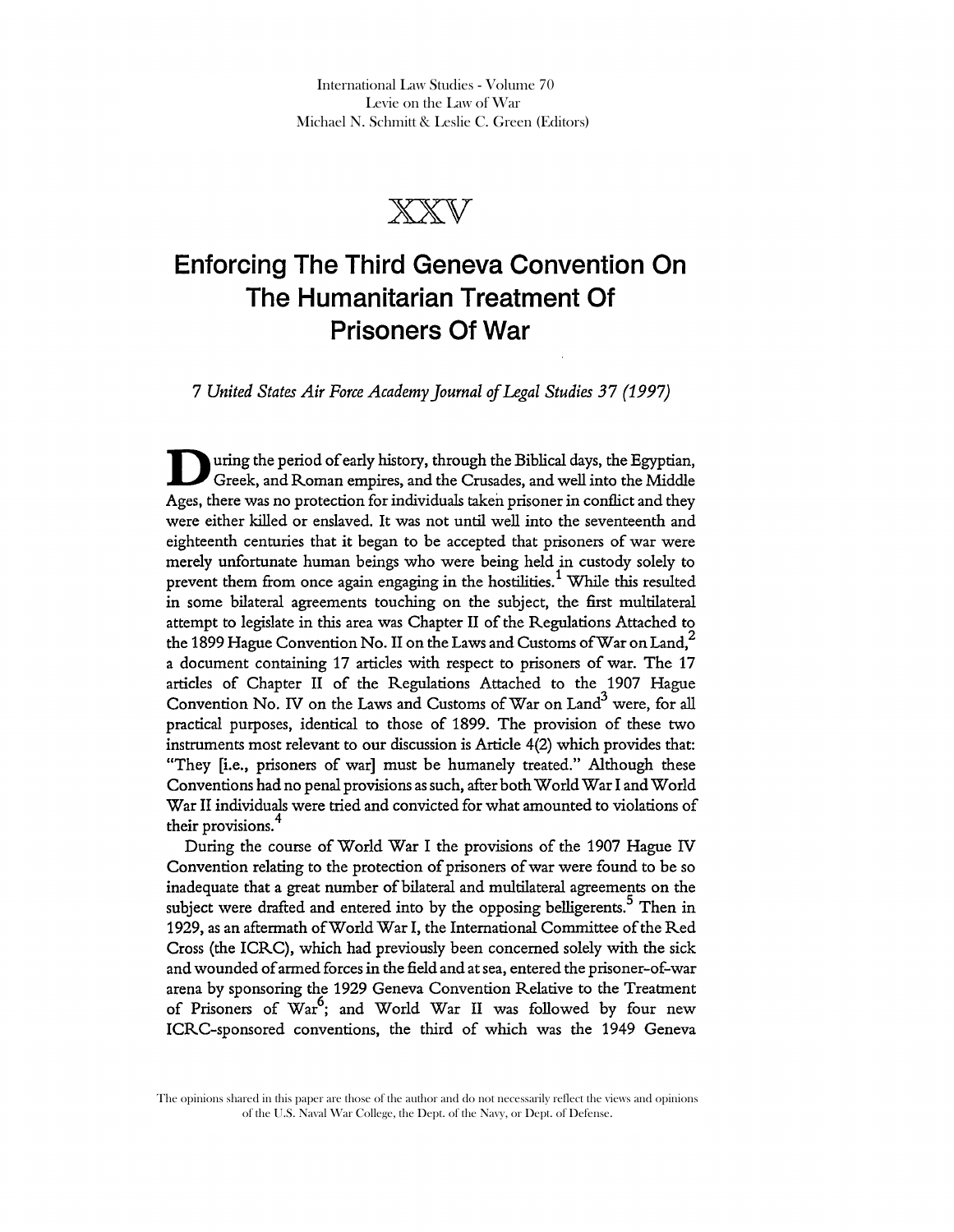Convention Relative to the Treatment of Prisoners of War.<sup>7</sup> It is with this 1949 Third Geneva Convention that we will be primarily concerned.<sup>8</sup> In view of the breadth of the subject-matters covered by the 1949 Geneva Convention Relative to the Treatment of Prisoners of War, this discussion will be limited to the provisions relevant to "deterring humanitarian law violations" and to those "strengthening enforcement" of those provisions."

First, some statistics: as of 31 December 1995 there were 185 members of the United Nations. At that same time, there were 186 States Parties to the 1949 Geneva Conventions. The only members of the United Nations, or Parties to the Statute of the International Court of Justice, who were not Parties to these Conventions were Eritrea, Lithuania, Marshall Islands, and Nauru.<sup>10</sup> The near universality of these conventions is obvious and it is probably not an exaggeration to say that they are now part of the customary law of war, binding on all nations, whether or not they are Parties thereto.

There are a number of articles of the 1949 Third Geneva Convention which are worthy of mention in the context of our study as they establish either the coverage of the Convention or the substantive humanitarian rule which is to be followed. Thus, Article 1 is short and to the point: "The High Contracting Parties undertake to respect and to ensure respect for the present Convention in all circumstances." Note that not only does a Party itself undertake to respect the provisions of the Convention, it is responsible for ensuring respect thereof by its people, civilian and military, and by other Parties, including the belligerents when it is a neutral and its allies when it is a co-belligerent. This latter is not always an easy task, as the United States learned in Vietnam.

Article 2 specifies when the Convention is applicable. First, it is applicable

in all cases of declared war or of any other armed conflict which may arise between two or more of the High Contracting Parties even if the state of war is not recognized by one of them.<sup>11</sup>

The latter part of this provision has increased in importance because of the fact that although there have been more than a hundred international armed conflicts since the end of World War II, there have been no declarations of war since that of the Soviet Union against Japan in August 1945 and there have, therefore, been no formal acts recognizing the existence of a state of war.

Second, the Convention is applicable in the case of a military occupation, even if that occupation is not resisted; and, third, the general participation *(si omnes)* clause of the 1899 and 1907 Hague Conventions is specifically rejected and the Convention is applicable as between States Parties thereto even if one of the belligerents is not a Party to the Convention. In view of the \vide acceptance of this Convention, this provision, which was of major importance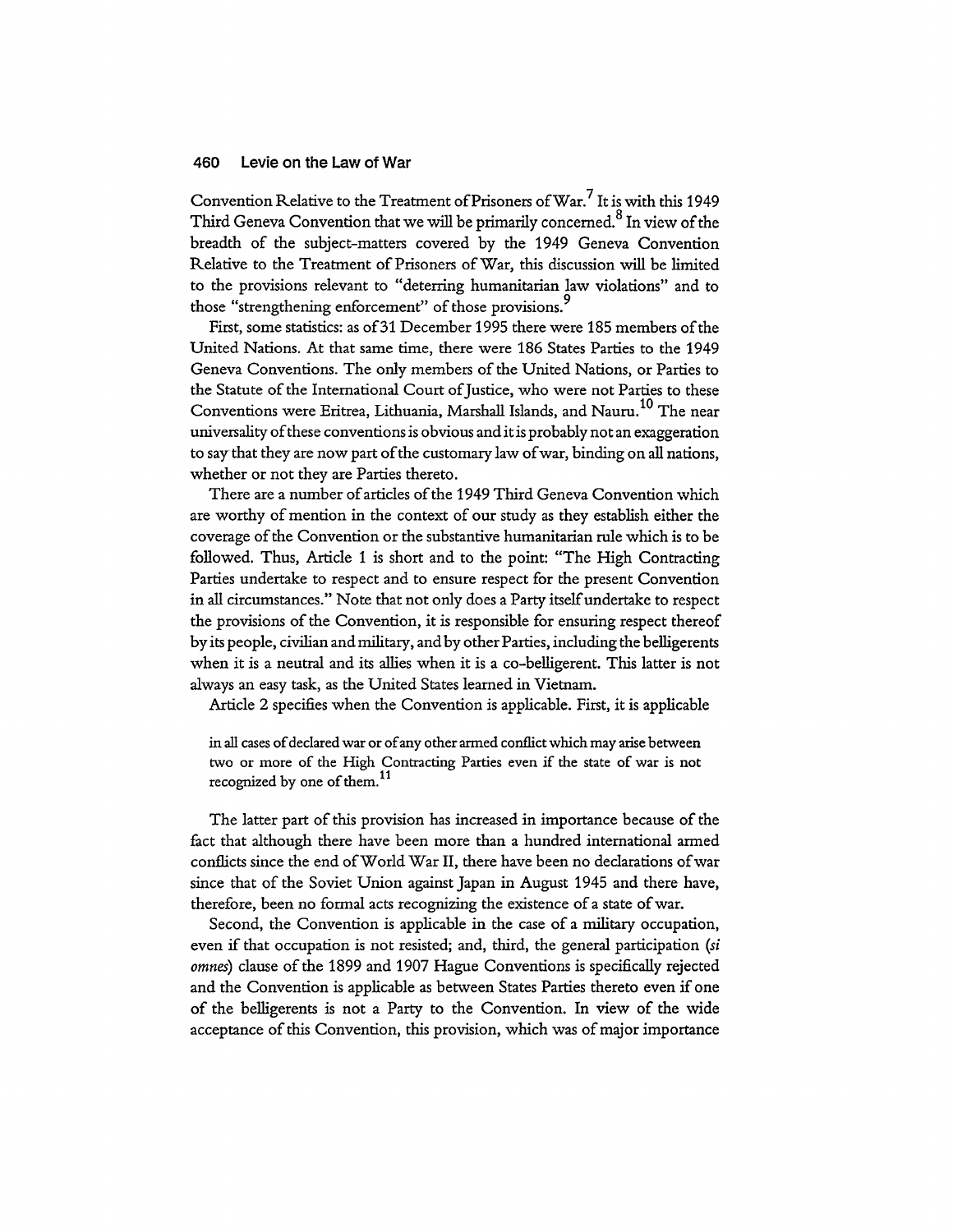when adopted, has lost that status. Its importance when drafted is evidenced by the fact that in his 1948 dissent in the trial of the major Japanese war criminals by the International Military Tribunal for the Far East, Justice Pal of India found that during World War II in the Pacific Japan was not bound by the rules set forth in the 1907 Hague Convention No. IV and its annexed Regulations because Bulgaria and Italy were not Parties to that Convention.<sup>12</sup>

Article 4 of the 1949 Third Geneva Convention is an extremely lengthy article which specifies the numerous classes of individuals who are entided to prisoner-of-war status when they fall into the power of the enemy. For the purposes of the present study it may be assumed that at the time of the alleged violation of the humanitarian provisions of the Convention the victims were prisoners of war and that at the time of the prosecution for that alleged violation of the humanitarian provisions of the Convention, the accused were entided to the status of prisoners of war.<sup>13</sup>

Article 5 has two very important provisions. Its first paragraph provides that the Convention is applicable "from the time they [i.e., persons entided to prisoner-of-war status] fall into the power of the enemy until their final release and repatriation." The North Koreans and the Chinese Communists in Korea contended that a prisoner of war was not entided to the benefits of the Convention until he had "repented"-which meant that he had accepted Communist indoctrination<sup>14</sup>; and the North Vietnamese contended that, although no American prisoners of war had been tried, they were all war criminals captured in *flagrante delido* and, therefore, were not entided to the protection of the Convention.<sup>15</sup> Neither of these contentions was legally valid. Moreover, the second paragraph of that article specifically provides that if there is a dispute as to the entidement to prisoner-of-war status, the individual is entided to the protection of the provisions of the Convention until his status has been determined by a competent tribunal. No such determinations were made in either North Korea or North Vietnam, but prisoners of war held by those entities were denied the protection of the provisions of the Convention.<sup>16</sup>

Article 8 is concerned with the operations of the Protecting Power, the neutral Power which represents a belligerent in the territory of its enemy and which has the very important responsibility of ensuring that prisoners of war receive the humane treatment and other protections to which they are entided under the provisions of the 1949 Third Geneva Convention. A Protecting Power is selected by the belligerent which it is to represent and it must be acceptable to the belligerent in whose territory it is to operate. While most belligerents had Protecting Powers during World War II, the 1982 Falklands War is the only real instance of the designation, acceptance, and functioning of Protecting Powers during hostilities since 1949 despite the great number of international wars which have occurred since that time.<sup>17</sup> This is, indeed, a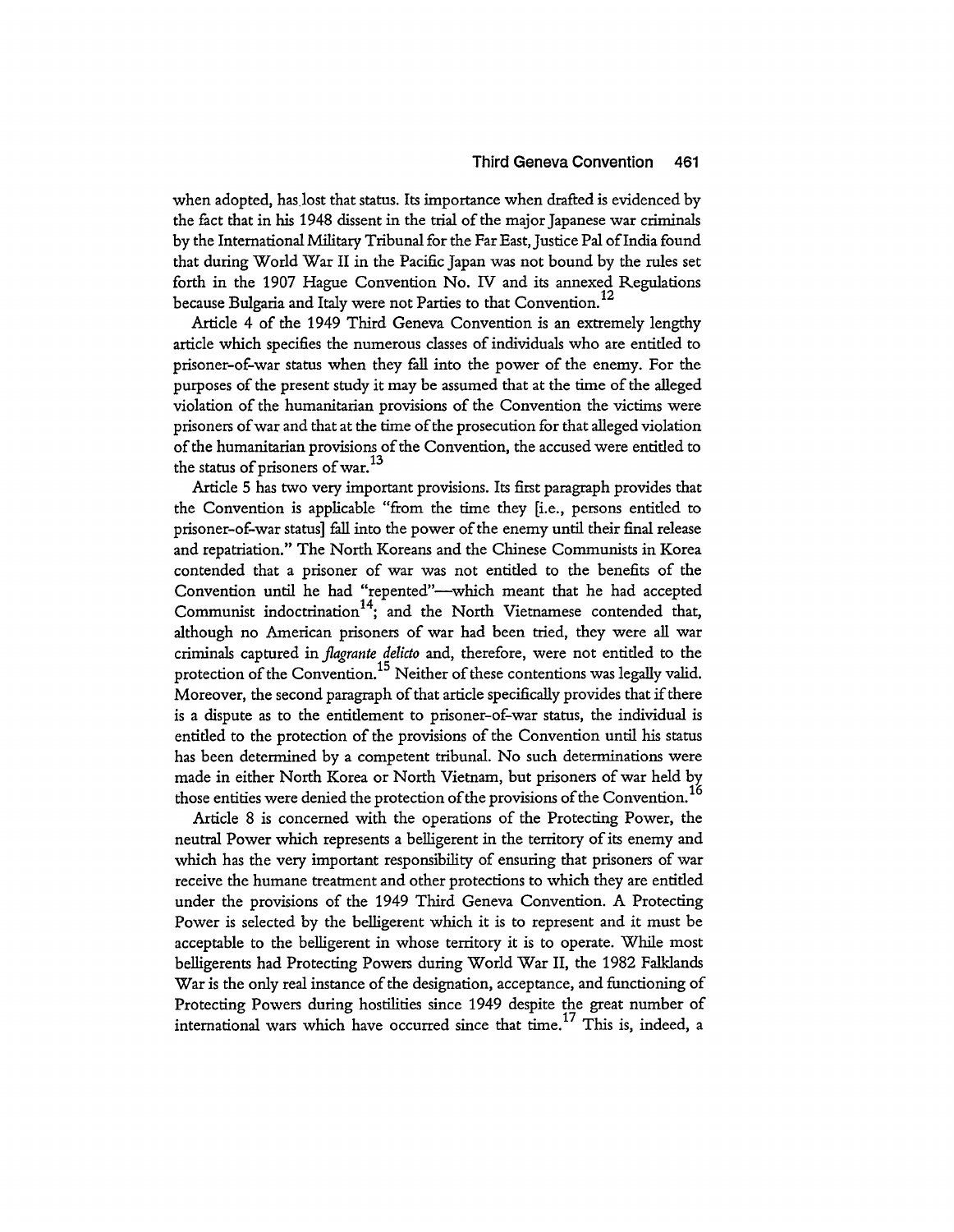tragedy, as the mere existence of a Protecting Power is frequently sufficient to ensure more humane treatment for prisoners of war.

Article 9 provides that nothing in the Convention is to be considered as adversely affecting the humanitarian activities of the ICRC, or of any other impartial humanitarian organization, which activities are, however, subject to the consent of the belligerent concerned. In Korea the ICRC was allowed to perform its normal functions of inspecting prisoner-of-war camps, consulting individual prisoners of war, providing relief supplies, etc., by the United Nations Command in South Korea, but it was not permitted to function in North Korea. In Vietnam the ICRC was allowed to perform its normal functions in South Vietnam, but it was not permitted to function in North Vietnam. During the hostilities in Vietnam one well-known academic took the position that an anti-war group of which he was a member was such an "impartial humanitarian organization."<sup>18</sup> The present author strongly challenged that conclusion.<sup>19</sup> During the Iran-Iraq War there were not only no Protecting Powers, but both countries frequently denied the International Committee of the Red Cross access to its prisoner-of-war camps. Eventually, the Secretary-General of the United Nations sent a special mission to inspect the prisoner-of-war camps in both countries and numerous violations of the provisions of the 1949 Third Geneva Convention were found to have been committed by both sides.<sup>20</sup>

The 1949 Third Geneva Convention contains a number of substantive provisions which define certain inhumane conduct towards prisoners of war as punishable. Thus, Article 13 provides:

Any unlawful act or omission by the Detaining Power causing death or seriously endangering the health of a prisoner of war in its custody is rrohibited and will be regarded as a serious breach of the present Convention.<sup>21</sup> In particular, no prisoner of war may be subjected to physical mutilation or to medical or scientific experiments of any kind which are not justified by the medical, dental or hospital treatment of the prisoner concerned and carried out in his interest.<sup>22</sup>

Likewise, prisoners of war must at all times be protected, particularly against acts of violence and against insults and public curiosity.<sup>23</sup>

Measures of reprisal against prisoners of war are prohibited.<sup>24</sup>

And Article 130 states:

Grave breaches to which the preceding Article relates shall be those involving any of the following acts, if committed against persons or property protected by the Convention: wilful killing, torture or inhuman treatment, including biological experiments, wilfully causing great suffering or serious injury to body or health, compelling a prisoner of war to serve in the forces of the hostile Power, or wilfully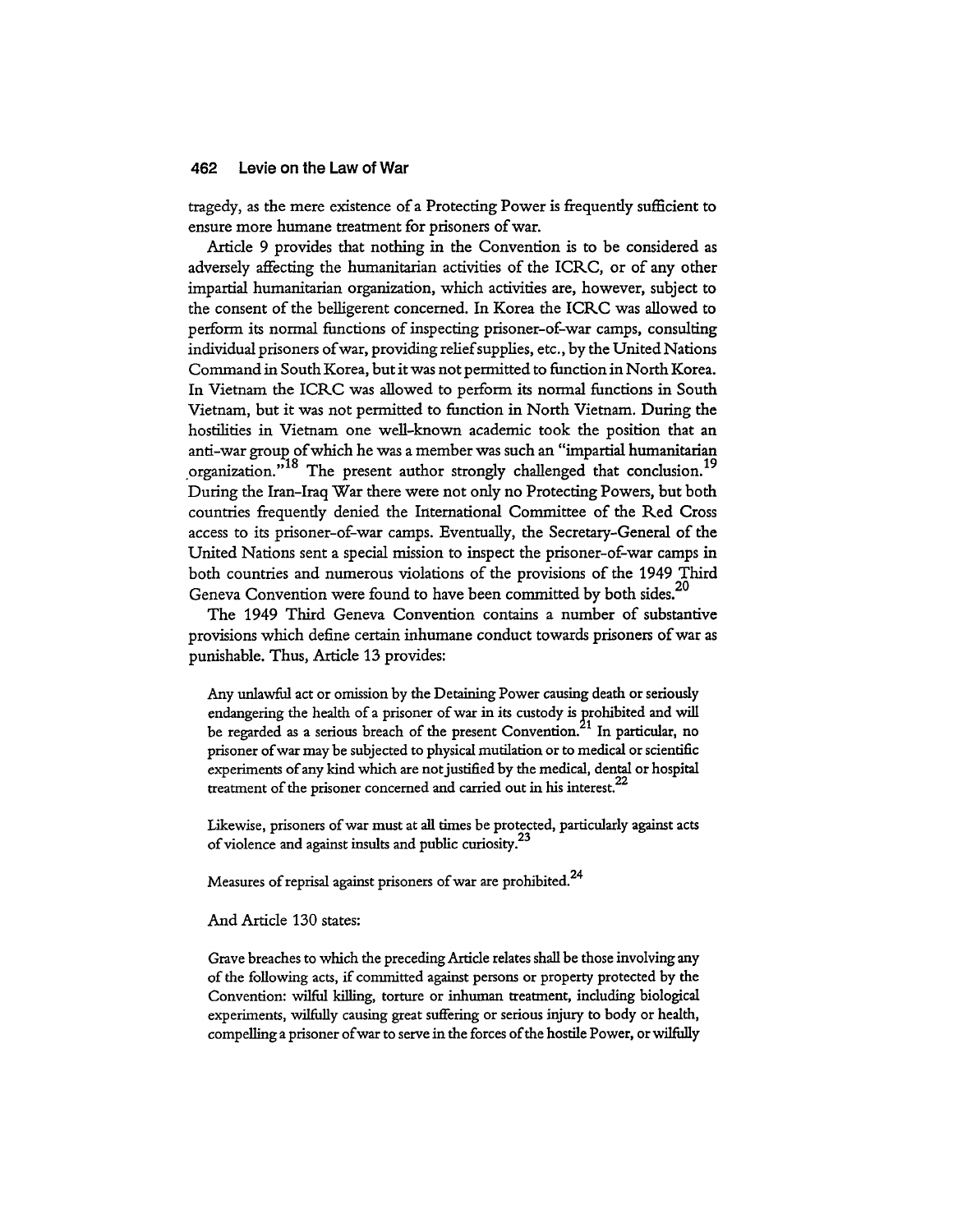depriving a prisoner of war of the rights of fair and regular trial prescribed in this Convention.<sup>25</sup>

These two articles refer specifically to serious or grave breaches of the provisions of the 1949 Third Geneva Convention.<sup>26</sup> Article 129(1) of that Convention requires States Party "to enact legislation necessary to provide effective penal sanctions for persons committing, or ordering to be committed, any of the grave breaches" defined in Article 130. Based upon the precedents of post-World War II, this provision was unnecessary. A violation of a prohibitive provision of a law-of-war convention is a war crime; a war crime is punishable as a violation of international law; the punishment to be assessed for the commission of a war crime is within the discretion of the trial court.<sup>27</sup> Article 129(3) requires each State Party to take measures for the punishment of all violations of the 1949 Third Geneva Convention other than the grave breaches. Thus, violations of other provisions of the Convention such as, for example, those contained in Articles 14, 16, 17,23,26,34,52, etc., are likewise punishable offenses, although the international community considers them to be on a lesser level of importance than violations of the provisions of Articles 13 and 130.<sup>28</sup>

There will be little difficulty in identifying the acts which constitute violations of the substantive provisions of the 1949 Third Geneva Convention. Unfortunately, the procedural provisions of that Convention, while easily identified, may present some problems of application.

Articles 82-88 and 99-107 set forth rules which are intended to ensure that any prisoner of war who is subjected to a judicial proceeding by the Detaining Power, whether for a pre-capture or a post-capture offense, will receive a fair trial. Most of those provisions should cause no difficulty of implementation.<sup>29</sup> However, there are two which will.

Article 63 of the 1929 Geneva Prisoner-of-War Convention provided:

A sentence shall only be pronounced on a prisoner of war by the same tribunals and in accordance with the same procedure as in the case of persons belonging to the armed forces of the detaining Power.

In the Yamashita Case<sup>30</sup> the United States Supreme Court held that this provision was directed at post-capture offenses only and did not apply to trials for pre-capture offenses (war crimes). This ruling was followed by all of the courts before which the issue was raised in the war crimes cases tried after World War II with the result that those cases were not tried by courts-martial, but by military tribunals, military commissions, and other specially established courts, each with its own rules concerning procedure and, particularly, the admission of evidence. $31$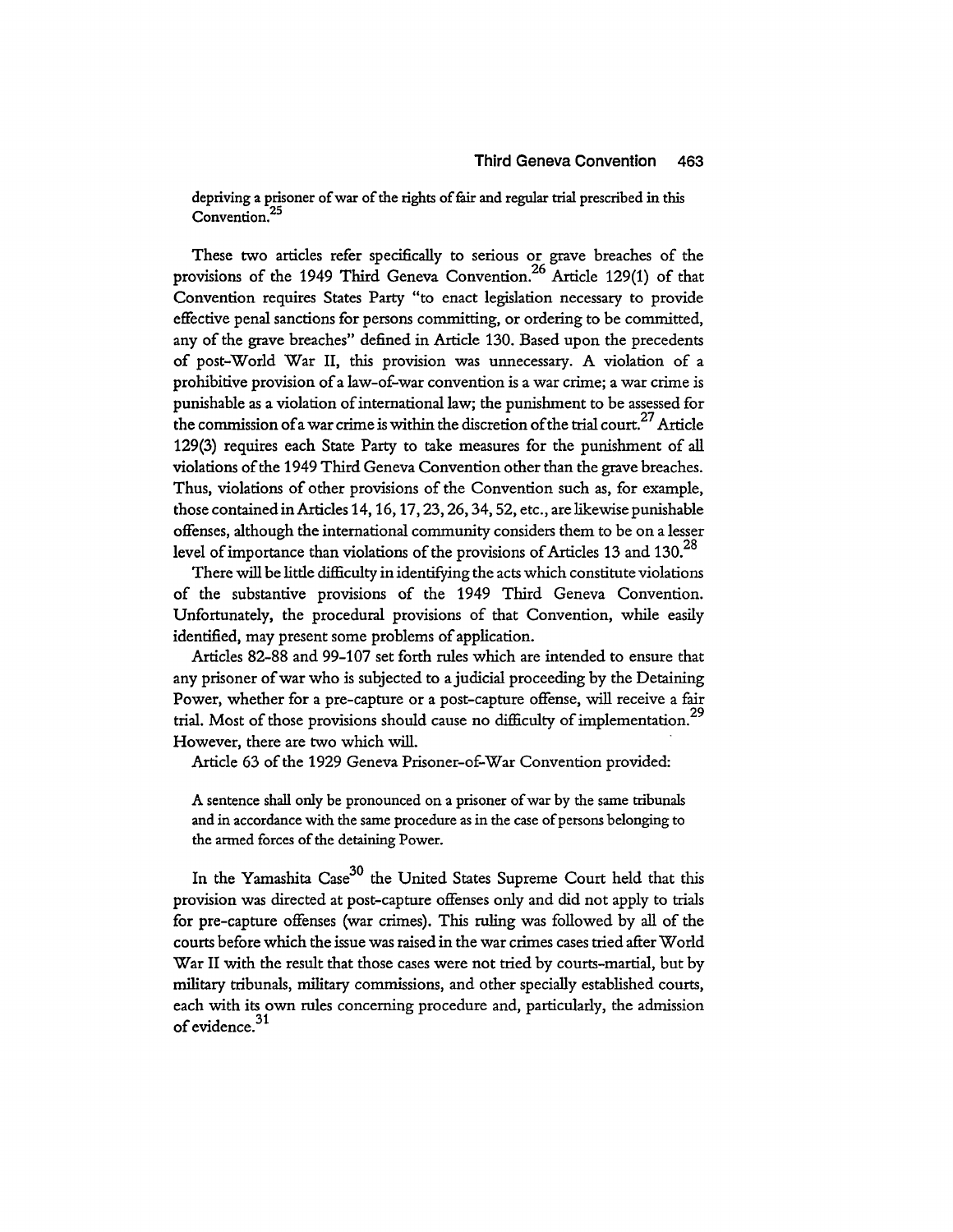Apparendy the participants in the Diplomatic Conference which drafted the 1949 Third Geneva Convention desired to make its provisions applicable to pre-capture, as well as post-capture, offenses. To accomplish this end they included in that Convention Article 102 which, for all practical purposes, is identical with Article 63 of the 1929 Geneva Prisoner-of-War Convention; then they drafted a new provision to be found in Article 85 of the 1949 Third Geneva Convention, which states:

Prisoners of war prosecuted under the laws of the Detaining Power for acts committed prior to capture shall retain, even if convicted, the benefits of the present Convention.<sup>32</sup>

It would appear that the draftsmen were attempting to provide that when prisoners of war are tried for pre-capture offenses, that is, for war crimes, they would, in accordance with the provisions of Article 102, be entided to be tried "by the same courts according to the same procedure as in the case of members of the armed forces of the Detaining Power"-which means that the draftsmen of the Convention were adopting a rule contrary to that laid down in the Yamashita Case.<sup>33</sup> Of course, such trials could still be conducted by military commissions or other specially created tribunals-but only if members of the armed forces of the Detaining Power could be tried by such commissions or tribunals.<sup>34</sup>

There is one possible view of Article 85 of the 1949 Third Geneva Convention which might result in its being interpreted differendy. As we have seen, that article refers to prisoners of war "prosecuted under the laws of the Detaining Power." When a prosecution is for a violation of a provision of the 1949 Third Geneva Convention, is it based on "the laws of the Detaining Power" or is it based on international law? The International Committee of the Red Cross urges very strongly that such a prosecution is based on national law, particularly for a country like the United States where treaties are part of the supreme law of the land.<sup>35</sup> On the other hand, it is often argued:  $(1)$  that the post-World War II war crimes trials established the precedent that war crimes were and are violations of international law; (2) that it would be difficult to find a national statute which, for example, prohibited compelling a prisoner of war to serve in the forces of the Capturing Power, or the denial of quarter, or the use of prisoner-of-war labor in a munitions factory; and (3) that the fact that Article 99 of the 1949 Third Geneva Convention prohibits the trial of a prisoner of war for an act not "forbidden by the law of the Detaining Power or by International Law, $"^{36}$  while Article 85 of that Convention refers only to "the laws of the Detaining Power," indicates that the draftsmen did not intend prosecutions under international law to be covered by the provisions of Article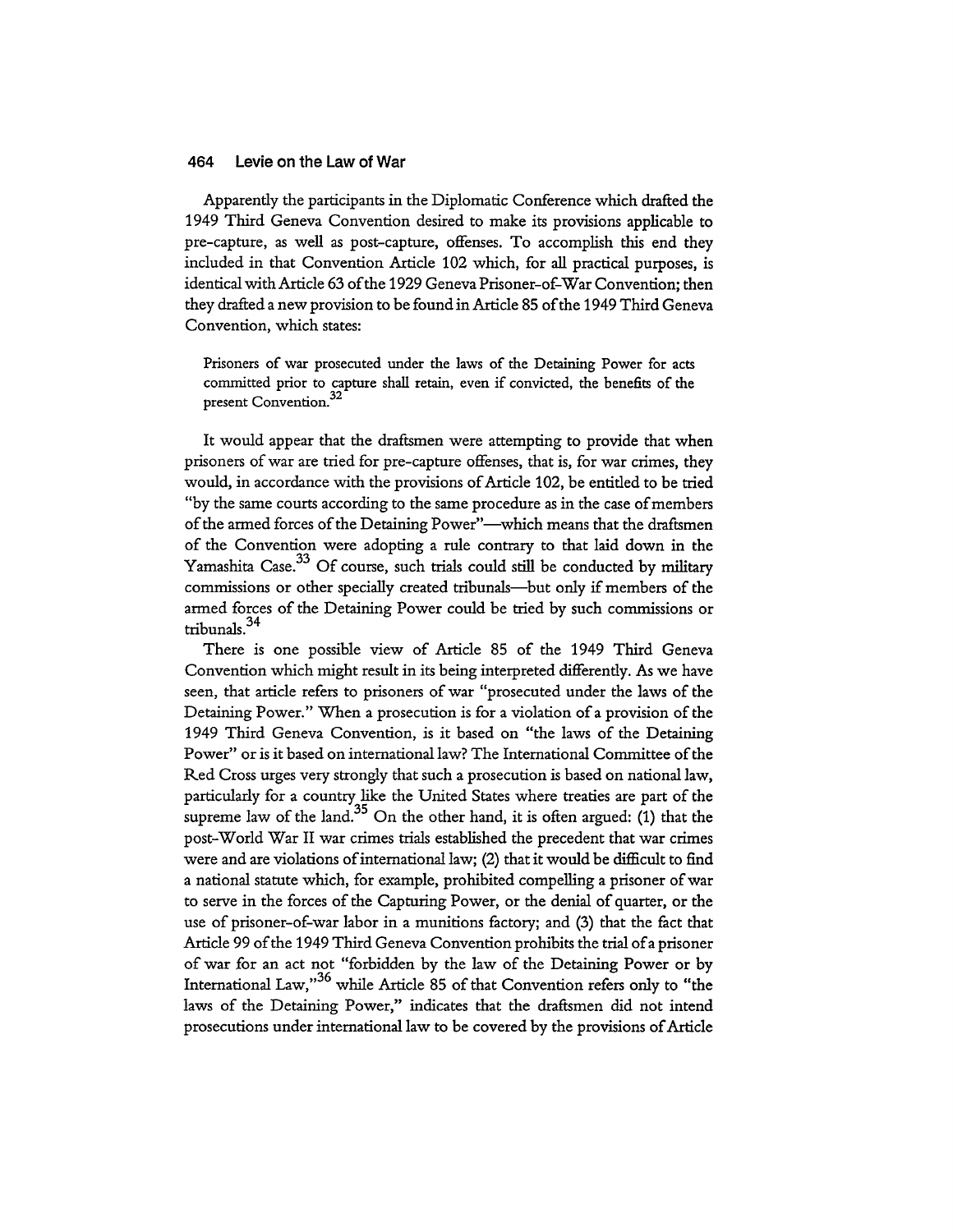85 and that, therefore, the decision in the Yamashita Case, and like cases, continues to apply. This appears to be a problem of interpretation which will only be resolved when courts are actually presented with the problem.<sup>37</sup>

**It** is apparent that in any future war crimes trials there will be little opportunity to advance the contention that the offense charged is subject to the claim of being ex post facto; and that, under the post-war situation which normally prevails, prosecutions in common law countries will be much more difficult to conduct if there must be compliance with the strict common law rules of evidence. However, all in all, it may certainly be said that while some of the provisions of the 1949 Third Geneva Convention are intended to protect the helpless prisoner of war from unfair prosecutions, the specific aim of many of those provisions is to "deter humanitarian law violations" and to "strengthen enforcement" of the substantive provisions thereo£

#### **Notes**

1. For a more elaborate discussion of the historical aspects of this subject, see HOWARD LEVIE, PRISONERS OF WAR IN INTERNATIONAL ARMED CONFLICT 2-11 (1979) (hereinafter cited as LEVIE, PRISONERS).

2. 32 Stat. 1803; T.S. 403; 1 BEVANS, TREATIES AND OTHER INTERNATIONAL AGREEMENTS OF THE UNITED STATES OF AMERICA, 1776-1949, at 247 (1968) (hereinafter cited as BEVANS).

3. 36 Stat. 2277; T.S. 539; 1 BEVANS, *supra* note 2, at 631.

4. They were tried for and convicted of violations of the law of war. Thereafter the International Committee of the Red Cross (ICRC) decided that "war" was a nasty term and started the practice of using the term "armed conflict" in its place. Apparendy "armed conflict" is now likewise a nasty term so they have substituted the term "humanitarian law." (This is to distinguish it from "human rights law," applicable for the protection of the individual in time of peace.) The present author does not believe that the ugly face of war can be changed by semantics and continues to use the term "law of war." [Fortunately, there was no attempt made to change the term "prisoners of war" (POWs) into "prisoners of armed conflict" (PACs)!]

5. The agreement on the treatment of prisoners of war entered into between Germany and the United States was not signed until 11 November 1918, the day of the German surrender! It was quite comprehensive and unquestionably served as a model for the 1929 Geneva Prisoner-of-War Convention hereinafter referred to.

6. 47 Stat. 2021; T.S. 846, 2 BEVANS, *supra* note 2, at 932.

7. 6 U.S.T. 3316; T.I.A.S. No. 3364; 75 U.N.T.S. 135. This Convention is known, and will hereinafter be referred to, as the "1949 Third Geneva Convention."

8. If no references to the 1977 Protocol Additional to the Geneva Conventions of 12 August 1949 and Relating to the Protection of Victims of International Armed Conflicts (Protocol I, 72 A.J.I.L. 457 (1978), 16 LL.M. 1391 (1977), are to be found in the text, that is because the United States is not a Party to that instrument. a situation which, hopefully, will change in the not too distant future.

9. For a somewhat different approach to this problem, see U. Palwankar, *Measures Available to Statesfor*  Fulfilling their Obligation to Ensure Respect for International Humanitarian Law, INTERNATIONAL REVIEW OF THE RED CROSS, January-February 1994, No. 298, at 9.

10. Ibid, March-April 1996, No. 311, at 251. It would appear that Lithuania should be bound by succession from the State of which it was previously a part-the U.S.S.R. (Lithuania is a Party to the 1929 Geneva Prisoner-of-War Convention.)

11. The latter part of this provision was bad drafting. Does the Convention apply if a state of war is not recognized by two or more of the belligerents? That this error was recognized is demonstrated by the fact that when the Hague Convention for the Protection of Cultural Property in the Event of Armed Conflict [249 U.N.T.S. 240; THE LAws OF ARMED CONFLICTS 745 (D. Schindler & j. Toman, eds., 3rd ed., 1988] was drafted five years later, in 1954, the comparable provision in Article 18(1) of that Convention reads "is not recognized by one or more of them."

12. 2 The Tokyo judgment 1001 (B. Roling & C. Ruter, eds., 1977). He overlooked (or disregarded) the fact that Bulgaria, Italy, and japan were all Parties to the 1899 Hague Convention No. II and that japan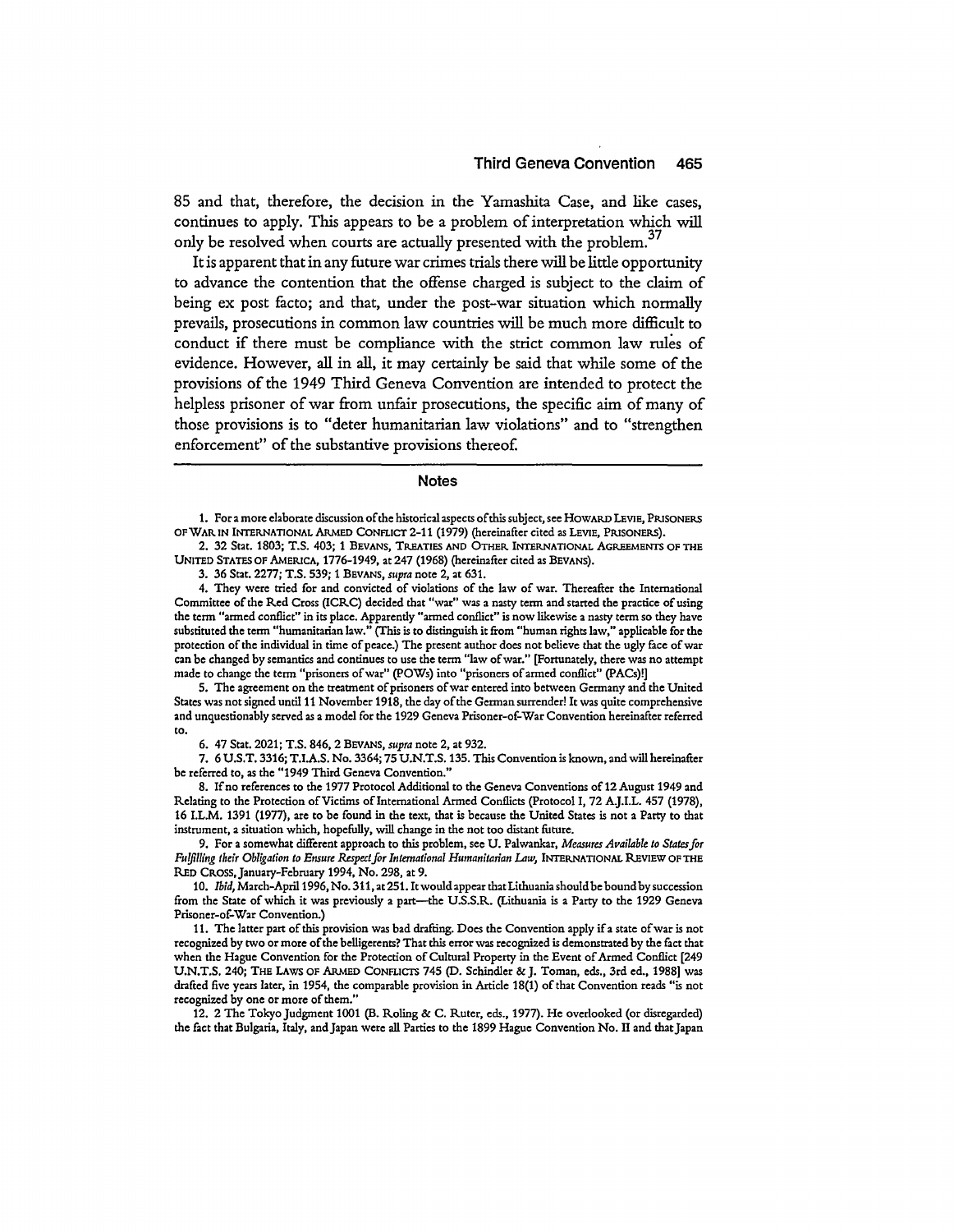therefore continued to be bound by the almost identical rules annexed to that Convention. [Article 4(2) of the 1907 Hague Convention IV points out that "The Convention of 1899 remains in force as between the Powers which signed it, and which do not also ratify the present Convention."]

13. The scope of Article 4 of the 1949 Third Geneva Convention has been considerably extended by Articles 1, 43, 44, and 45 of the 1977 Protocol I, *supra* note 8.

14. LEVIE, PRISONERS, *supra* note 1, at 351 n.36 (1979). While the 1949 Conventions had not yet been ratified by either the United States or North Korea (and, in any event, was not yet in force), the former had stated that it "would be guided by humanitarian principles of [the 1949] Conventions" [1 LE COMITE INTERNATIONAL DE LA CROIX-ROUGEETLE CONFLITDE COREE: RECUEILDE DOCUMENTS 13 (1952)] and the latter had stated that it was "stricdy abiding by principles of Geneva Conventions in respect to Prisoners of War." *Ibid.* at 15. *See also* TREATMENT OF BRITISH PRISONERS OF WAR IN KOREA 31-32 (Ministry of Defence, 1955).

15. HowardLevie, "Maltreatment of Prisoners ofWarin Vietnam", 48 B.U.L. REv. 323, 346-347 (1968); *reprinted in* 2 THE VIETNAM WAR AND INTERNATIONAL LAW 361 (R. Falk, ed., 1969). The penal offense in the course of which they were captured *inflagrante delicto* was apparendy that of engaging in war with the North Vietnamese!

16. The interpretation of the clause "released and repatriated" lengthened the Korean war by over a year as the United Nations Command insisted that repatriation was a voluntary act and that a prisoner of war had the right to elect not to return to his homeland while the Comunists insisted on "forcible repatriation," repatriation even against the wishes of the prisoner of war. "Voluntary repatriation" is now an accepted rule of the international law of war.

17. The ICRC takes the view that there were several other instances of the designation of Protecting Powers but these are questionable. Article 5 of the 1977 Protocol I, *supra* note 8, was a much watered-down attempt by its draftsmen to increase the likelihood of the designation of Protecting Powers. It has not accomplished that purpose in the past and it is doubtful that it will do so in the future.

18. Richard Falk, *International Law Aspects of Repatriation of Prisoners of War During Hostilities,* 67 AJ.I.L. 465,473-475 (1973); *reprinted in* 4 THE VIETNAM WAR AND INTERNATIONAL LAw 326 (R. Falk, ed., 1976).

19. Howard Levie, *International Law Aspects of Repatriation of Prisoners of War During Hostilities: A Reply*, 67 AJ.I.L. 693, 696-701 (1973); *reprillted in* 4 THE VIETNAM WAR AND INTERNATIONAL LAw 340 (R. Falk, "ed.,1976).

*20. Prisoners ofWarin Iran and Iraq:* The *Report ofa Mission Dispatched by the Secretary-General,January 1985,*  S/16962, 22 February 1985. In the covering Note, the Secretary-General expressed "his deep dismay and concern that the unanimous findings of the mission indicate that the fundamental purposes that the international community set itselfin adopting in 1949 the Third Geneva Convention relative to the Treatment of Prisoners of War are not being fulfilled."

21. As we shall see, while the English version of Article 13 of the 1949 Third Geneva Convention uses the term "serious breach," Articles 129 and 130 thereof use the term "grave breaches." In the French version of the Convention, which is equally authentic, the term "infractions graves" is used in all three articles. It would appear that the variation in the English version is the result of bad translation and that it was the intention of the Diplomatic Conference which drafted this Convention to put violations of the provisions of Article 13 on a par with violations of the provisions of Article 130. See, for example,J. DE PREUX, COMMENTARY III: GENEVA CONVENTION RELATIVE TO THE TREATMENT OF PRISONERS OF WAR 140 (1960) (hereinafter cited as DE PREUX).

22. For trials for this offense after World War II, see HOWARD S. LEVIE, TERRORISM IN WAR: THE LAw OF WAR CRIMES 54 (1993) (hereinafter cited as LEVIE, WAR CRIMES); The Medical Case, *ibid,* 76 and 322; The Kyushu University Case, *ibid,* 325; etc. Article 11 of the 1977 Protocol I, *supra* note 8, considerably amplifies this provision.

23. For trials for this offense after World War II, see the Opinion of the Tribunal (IMTFE), Levie, War Crimes, *supra* note 22, at 151-152; Trial of Karl Maelzer, *ibid.,* 342; Trial of Masataka Kaburagi, *ibid., 343;*  The Borkum Island Case, *ibid.,* 315; etc.

24. The classic case of a reprisal against prisoners of war was the handcuffing ofBritish and Commonwealth officer prisoners of war by the Germans during World War II when they learned that a British order called for the handcuffing of German soldiers captured during the Dieppe Raid in order to prevent them from destroying documents of intelligence value. 1 REpORT OF THE INTERNATIONAL COMMITTEE OF THE RED CROSS ON ITS ACTIVITIES DURING THE SECOND WORLD WAR 368-370 (1948).

25. The majority of the war crimes trials conducted after World War II involving prisoners of war as victims will be found to include a charge of a violation of at least one of the offenses now listed in Articles 13 and 130 of the 1949 Third Geneva Convention.